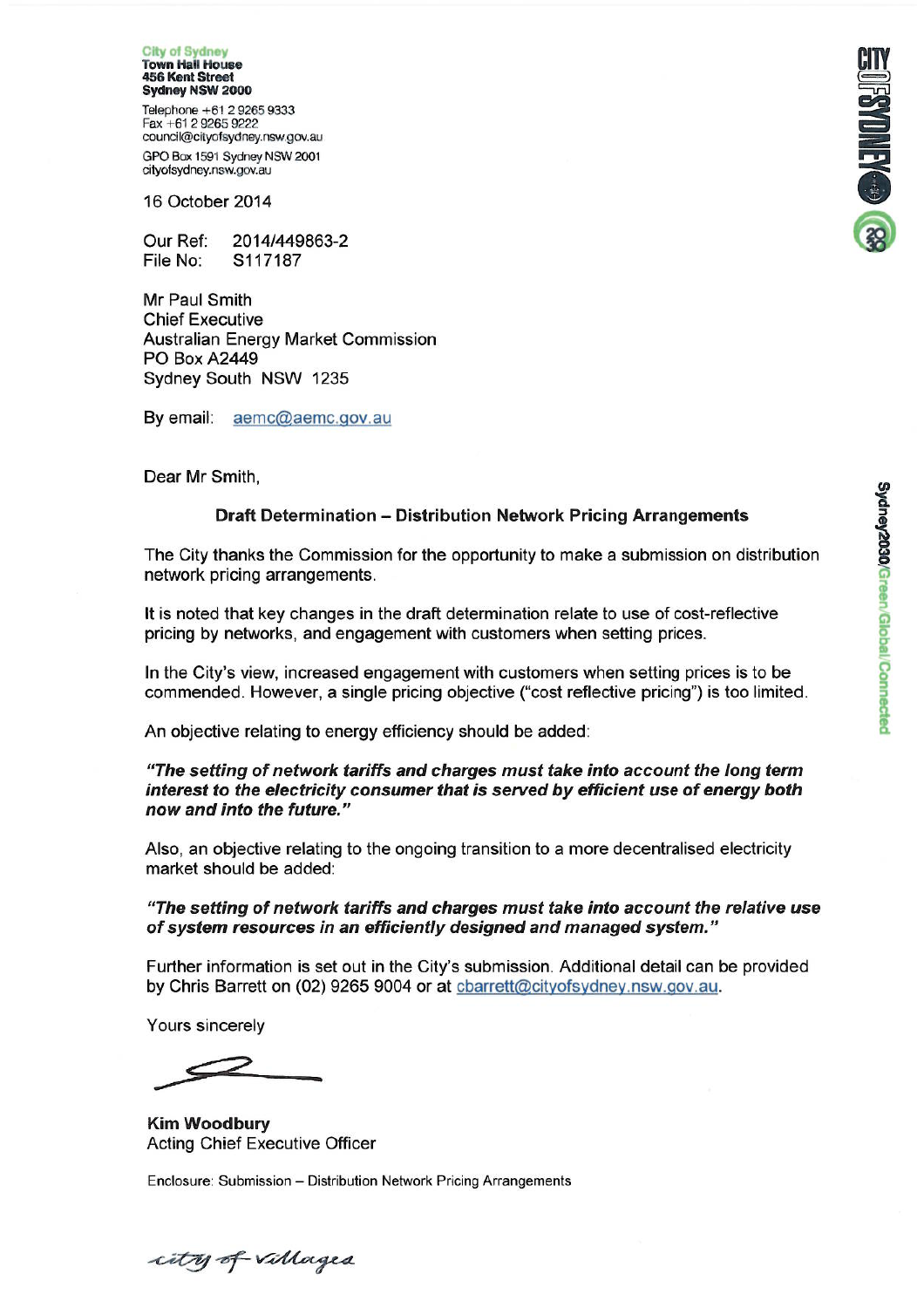

# **SUBMISSION TO THE AUSTRALIAN ENERGY MARKET COMMISSION**

# **RULE CHANGE PROPOSAL – DISTRIBUTION NETWORK PRICING ARRANGEMENTS**

# **This submission is made in response to a draft determination by the Australian Energy Market Commission on pricing arrangements for distribution networks under the National Electricity Rules.**

# **INTRODUCTION**

The City of Sydney (the City) welcomes the opportunity to make a submission to the Australian Energy Market Commission (AEMC) in relation to AEMC's draft determination on new pricing arrangements for distribution networks.

The draft determination follows a rule change request submitted by the Standing Committee on Energy and Resources (SCER), part of the Council of Australian Governments.

The SCER rule change request itself reflects recommendations in the "Power of Choice" review undertaken by the Productivity Commission. "Power of Choice" recommendations covered a number of areas, including the principles and processes for setting of prices by networks.

Key changes in the AEMC draft rule change determination relate to the use of long run marginal pricing (LRMC) as the basis for network prices and an explicit obligation on networks to consult with and better manage the impact of price changes on customers.

# **CONTEXT**

The genesis of SCER's rule change request was the rapid rises in network prices in the period from 2003 to 2013 (especially in NSW and Queensland).

Some of the factors which led to rapid price rises – such as the need to replace network infrastructure as it reaches end of life – remain.

Others factors, such as a spurt of investment in augmentation to cater for expected growth in peak demand have largely subsided or faded away altogether.

In fact, much of the rapid growth in prices had little or nothing to do with actual levels of infrastructure investment. Rather, it was a consequence of the way networks have been funded, in particular, their permitted level of return on capital and their network growth forecasts.

Simply reducing the level of return on capital has done much to address deep and widespread consumer concerns about spiralling network costs. So has increased attention to network charges by regulators, politicians and commentators.

SUBMISSION TO AEMC - - DISTRIBUTION NETWORK PRICING ARRANGEMENTS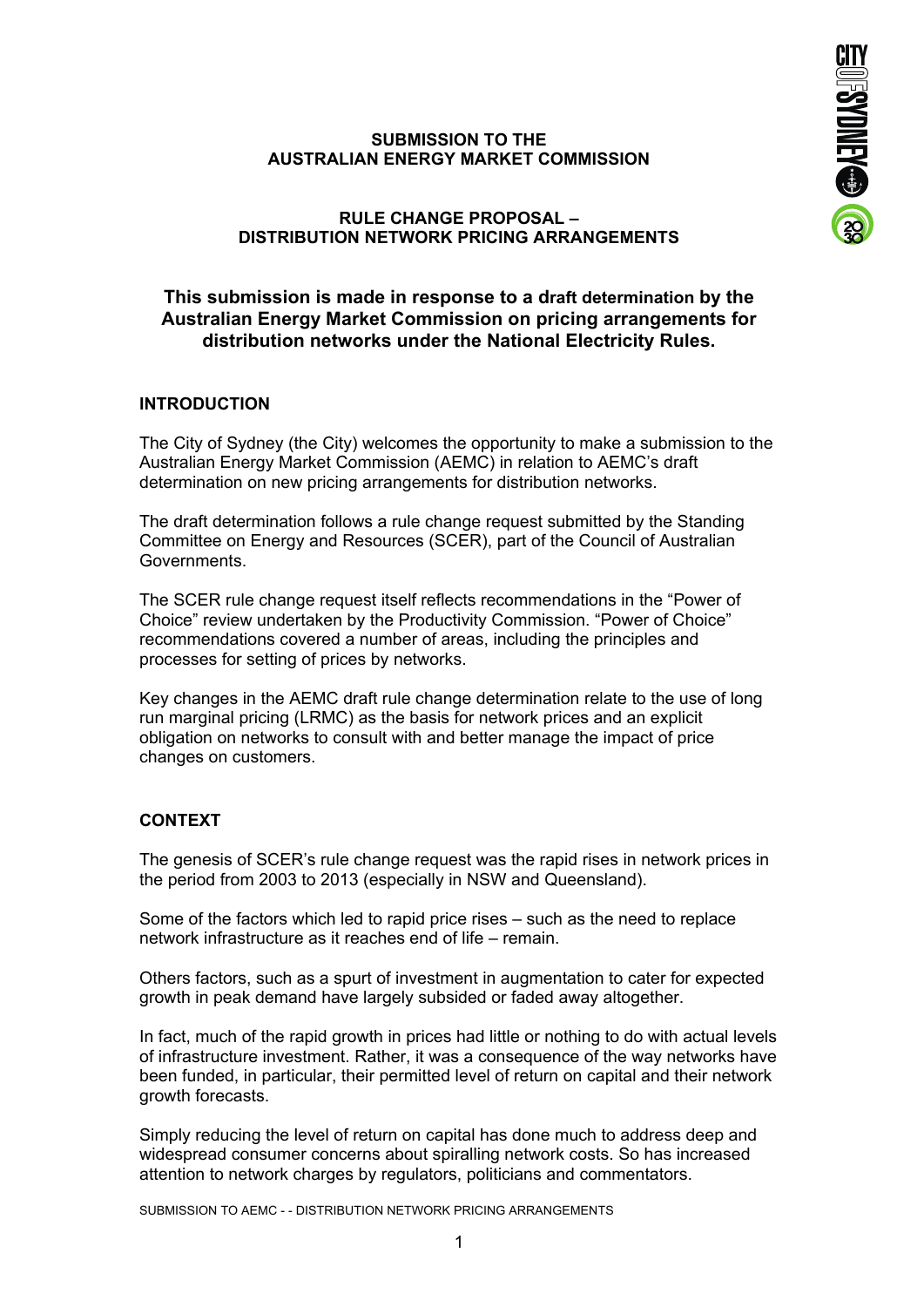The fact that many network charges are today lower than they were two years ago is testament to the power of increased scrutiny.

In this context, the broad intent of the draft determination to formalise greater scrutiny of network price setting, and to increase network obligations to consult with customers and justify price rise to them, is not just welcome. It is long overdue.

To that extent, the actions of AEMC, SCER, the Productivity Commission and others must be commended.

However, the City believes that other issues ought to have been considered as part of the AEMC investigation. Because of their fundamental importance, these issues still deserve a public hearing, if not as part of the current determination then as a separate investigation. These issues - which go to the heart of network pricing - are discussed in this submission and specific recommendations are made on page 9.

#### **COMMENT ON AEMC DRAFT DETERMINATION**

The City's comments on the draft determination are organised under the same headings as the table headed "Summary of key differences between existing and draft rules" that appears in the Executive Summary of the draft determination.

#### *Network pricing objective*

#### **Draft rule as summarised by AEMC**

Each network tariff should reflect the efficient costs of providing network services to the consumers assigned to the tariff

The network pricing objective proposed by AEMC would seem to ignore broader consideration of social, environmental and economic factors relevant to network prices. Other objectives ought to be included. In particular, the City identifies two objectives consistent with the National Electricity Objective.

In the City's view, network pricing (and energy pricing generally) ought to reinforce the importance of being energy efficient. This is important in terms of the long term interests of consumers of electricity with respect to price, quality, safety, reliability and security of supply.

In the City's view, network pricing should also facilitate a transitioning to the electricity networks of the future, less focussed on large-scale transmission-based generation and more focussed on local generation. In the future, the cost of delivering electricity to customers ought to be lower if less of the network is used. Again, this is important in terms of the long term interests of consumers of electricity with respect to price, quality, safety, reliability and security of supply.

In support of its views, the City will be proposing an appropriate rule change to the AEMC in the near future.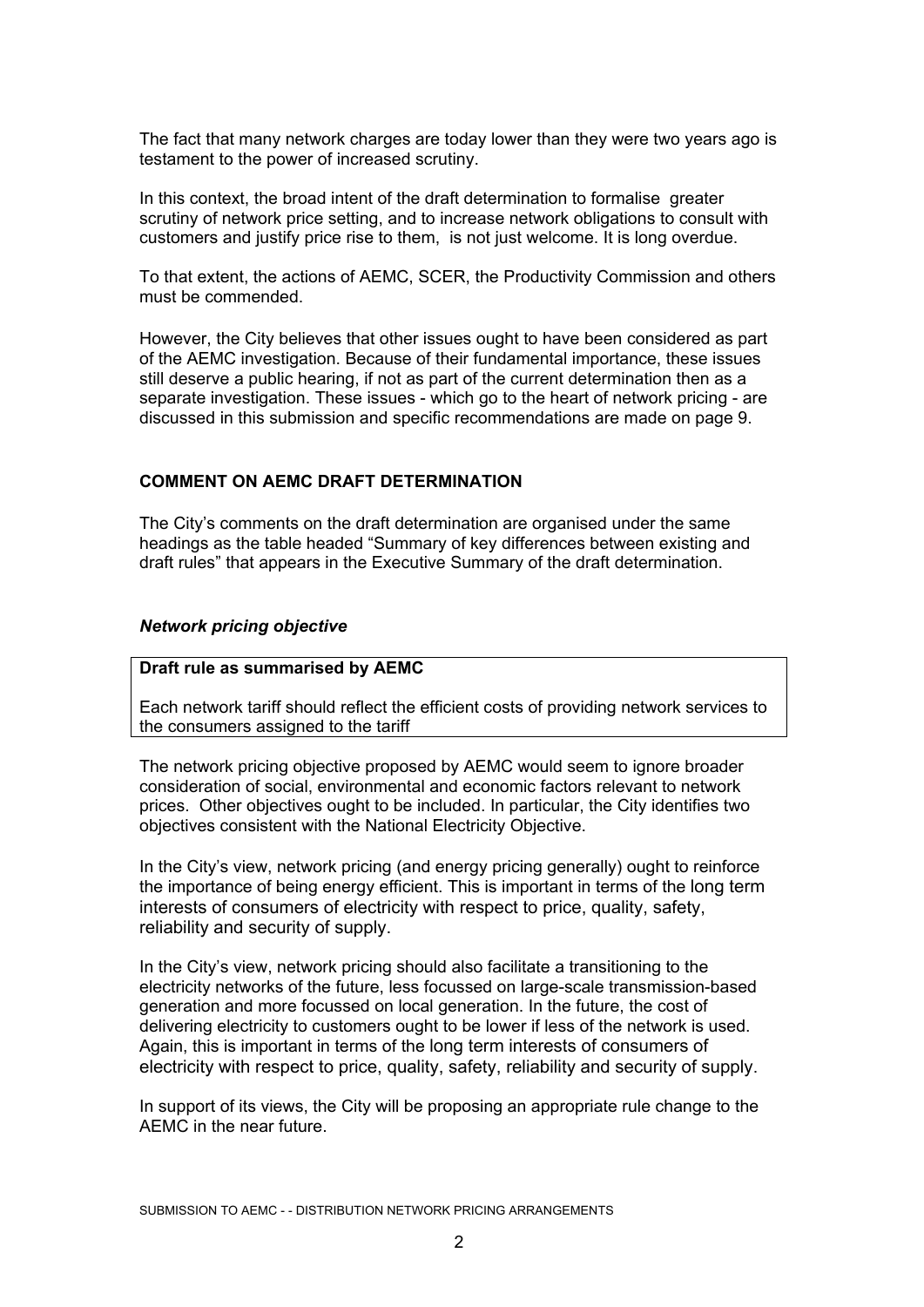# *Long run marginal cost (LRMC)*

### **Draft rule as summarised by AEMC**

### DNSPs must base network prices on LRMC

Even within the confines of AEMC's proposed pricing objective, the mechanism of long-run marginal cost (LRMC) may not fully address cost reflective pricing.

Particularly at a time when networks are not growing, it is not obvious why setting prices based on anticipated (not actual) future costs is more equitable than setting prices on historic costs (which affect the rate of return).

LRMC can achieve only part of the goal of cost-reflective pricing. Here's why:

*1 – LRMC is focused on the allocation of forward costs relating to replacement, reinforcement or augmentation of network assets.* 

No guidance is given as to how residual costs are to be distributed amongst customers, even though in some networks these may exceed 90 per cent of operating costs over a regulatory period. Customers may expect historic costs to be allocated on one basis, such as perceived equity; forward costs may be allocated on another. Thus, the effect of LRMC may be dampened.

# *2 – AEMC has left it in the hands of networks to define what is meant by LRMC*

AEMC itself demonstrated that there are quite a range of LRMC models and that these may have quite different effects, depending on how tariff classes are defined or how costs are categorised and dispersed.

Without more active guidance, and especially in an environment of static or declining demand, the efficiency signal to customers from LRMC will be at best muted.

#### *3 – LRMC as described approximates medium-run marginal cost.*

One of the underlying concerns that the City has about the use of LRMC based on a single regulatory period is that anticipated marginal costs can change markedly between regulatory periods (recent history in NSW amply demonstrates this). Accordingly, the pricing signals to customers could be expected to change, and do.

This can be illustrated by recent pricing changes for Ausgrid residential customers. Most residential customers use the inclining block tariff. In FY 2014, the gap between the lowest block and the highest block was over 50 per cent; in FY 2015, the gap dropped to about 16 per cent. To add to this, some retailers in the Ausgrid franchise area that currently charge less for the highest block than for the intermediate block, ignoring the intended pricing signal!

### 4 - W*hat constitutes LRMC for distributors may not coincide with LRMC for transmission networks.*

Most customers have only the most limited awareness of the distinction between networks; if transmission costs are simply a cost to be smeared across distribution network customers, how does this provide meaningful pricing signals?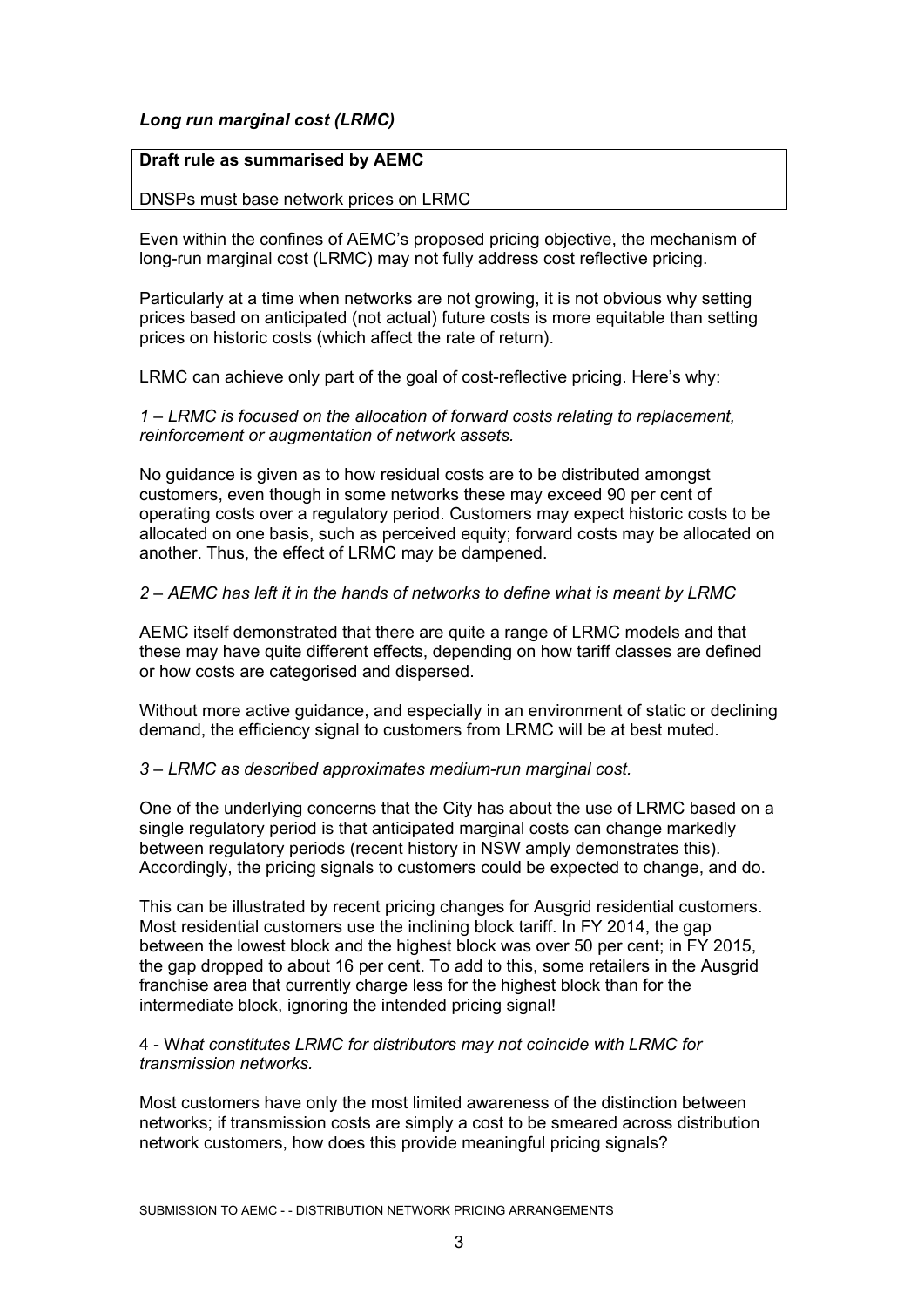Retailer costs or interests may not align with distribution networks, any more than transmission network costs.

It is disappointing that costs are not seen more from the perspective of those on whom they ultimately fall – as a package. This is an unfortunate consequence of the fragmented electricity supply framework of the current time.

*5 – Tariff classes are too broadly spread and too divorced from the drivers of electricity investment for efficient sharing of costs within tariff classes.* 

Public scrutiny of electricity network costs is limited and a very large proportion of the knowledge which underlies the allocation of costs between groups of customers is known only to a very small number of industry participants, be they consultant pricing specialists, network asset engineers or economist-regulators.

The fact that Australian networks (especially in NSW and Queensland) have large and disparate franchise areas compounds the insensitivity of tariffs.

For example:

- the daytime peak in central Sydney runs from 11am to 5pm, according to a recent Transgrid presentation. This is different from the overall Ausgrid network peak, which runs from 2pm to 8pm
- the seasonal peak (winter) in southern NSW and the Northern Tablelands does not match the seasonal peak (summer) on the North Coast and inland NSW.

This could be seen as an argument for more pricing that is more localised. It could also be seen as an argument for reducing reliance on broad-based tariff structures as a way of allocating network costs.

#### *Total efficient cost recovery*

### **Draft rule as summarised by AEMC**

The revenue recovered from each network tariff must reflect the DNSP's total efficient costs of serving the consumers assigned to that tariff.

DNSPs must recover their allowed revenue in a way that minimises distortions to the price signals for efficient usage provided by LRMC based prices

The concept of total efficient costs needs to be treated with some scepticism. For example, concern has been raised by some distributors about the distortionary effects of consumer based solar panels. Yet most customers with solar panels impose reduce load on the network, not more. Hence, they bring down the need for network augmentation, they do not increase it.

Pricing signals may be difficult for customers to respond to e.g. tenants are constrained by landlord preferences; fuel switching for cooking is not possible in areas that do not have gas supply; areas with constraints in the short term become areas that are over-serviced after upgrades; overseas studies show inconsistent responses to pricing signals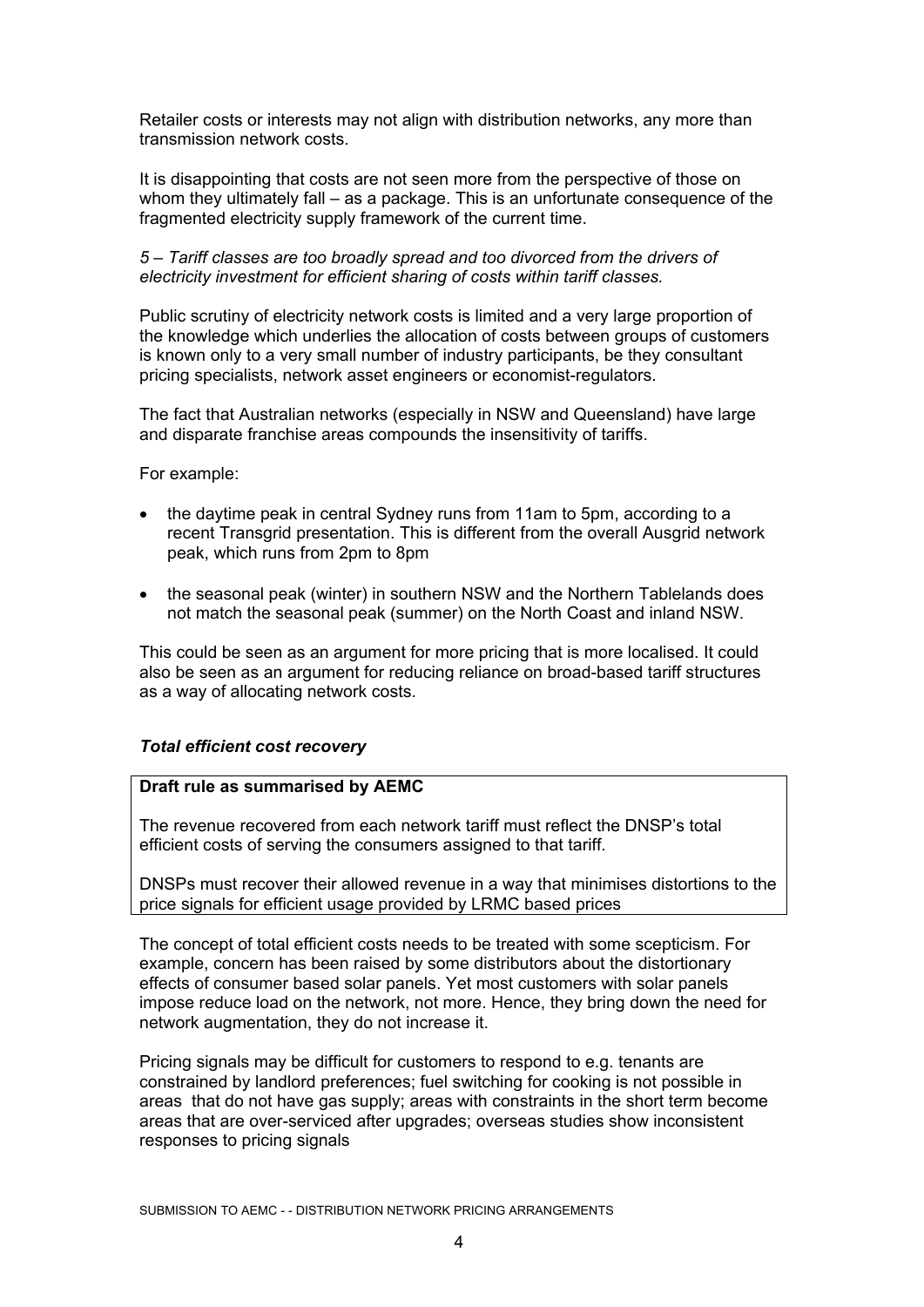The total efficient cost recovery approach does not of itself provide an incentive for networks to avoid costs, meaning, the underlying issue of keeping networks as small as possible and extending the use of existing networks as much as possible has been effectively ignored.

# *Consumer impact principle*

# **Draft rule as summarised by AEMC**

DNSPs must manage the impact of annual changes in network prices on consumers e.g. by transitioning consumers to new network prices over one or more regulatory periods.

DNSPs must set network prices which consumers are reasonably capable of understanding i.e. consumers are able to relate their usage decisions to the price structure

The principle of consumer impact should not be limited to moderating the impact of annual changes, long overdue as a principle as this certainly is.

Customers, other than medium and large business customers, do not generally experience the direct effects of network pricing.

Retailers receive and pass on network charges but they rarely do so in a way that directly reflects the charges made by networks, at least in the case of mass market customers.

A classic case is changes to small customer pricing structures in NSW that have occurred since full deregulation on 1 July this year. A pattern of inclining block charges for non-TOU residential customers has been replaced by what are now essentially flat blocks (notwithstanding that neither energy costs nor tariff elements have fundamentally altered).

# *Jurisdictional obligation principle*

# **Draft rule as summarised by AEMC**

DNSPs may depart from network prices that meet the LRMC and total efficient cost recovery principles to the extent necessary to meet jurisdictional pricing obligations.

The City has no comment to make on the proposed principle, other than that the concept of a National Electricity Market may deserve re-examination.

Costs to customers have soared and investment in network infrastructure has increased drastically, even as generation costs have been driven downwards, making it harder for emerging technologies to compete with existing suppliers.

Australia has ended up with one of the largest and most extended electricity grids in the world, despite being so thinly populated and having such a dispersed pattern of settlement.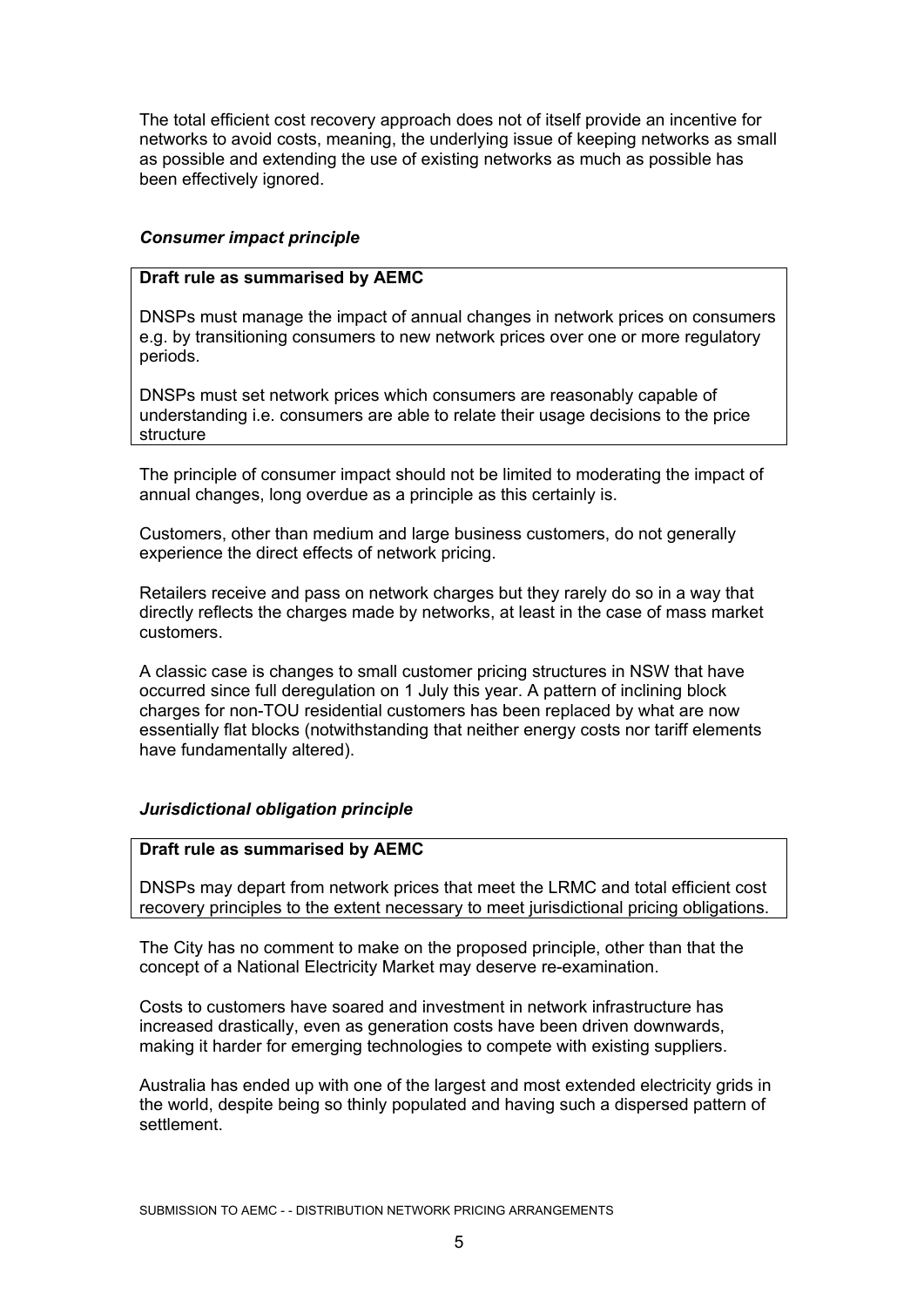# *Process to develop network prices*

### **Draft rule as summarised by AEMC**

DNSPs must develop a tariff structure statement (TSS) that sets out their network price structures. The TSS is approved by the AER as part of the regulatory determination process and applies for the five year regulatory control period. Price levels are approved by the AER on an annual basis

The City believes that other matters ought to be considered by distribution networks when developing their price structures and will be proposing a rule change to the AEMC in the near future in support of this view.

Essentially, the City is of the view that the cost of transporting electricity over a reduced set of network elements ought to be lower than the average cost of delivering electricity over the combination of transmission, sub-transmission and local distribution network elements.

### *Consultation*

### **Draft rule as summarised by AEMC**

DNSPs are required to describe how they have consulted with retailers and consumers on the design of network prices and sought to address their concerns. The AER must invite stakeholder submissions on the TSS

The City welcomes a process of engagement on network pricing. However, the City notes that most electricity customer do not experience network pricing directly, accordingly, greater transparency on customer bills may be desirable.

# *Timing*

# **Draft rule as summarised by AEMC**

Binding timeframes are included so that network prices are generally approved at least six weeks before they commence, except in the first year of a regulatory period. To allow this to occur, DNSPs must submit their annual pricing proposals earlier; TNSPs (other than those in Victoria) must publish their prices earlier; and the AER must approve network prices within 30 business days

The City does not have a view on the timing of network price setting.

# **ADDITIONAL OBJECTIVES FOR NETWORK PRICING**

The work done by AEMC in preparing its draft determination is of great value in demonstrating the complexities of setting network prices.

As discussed above, the use of LRMC can play only a limited part in setting prices, especially in a period of consolidation (rather than growth) and innovation (both in customer expectations and in technology).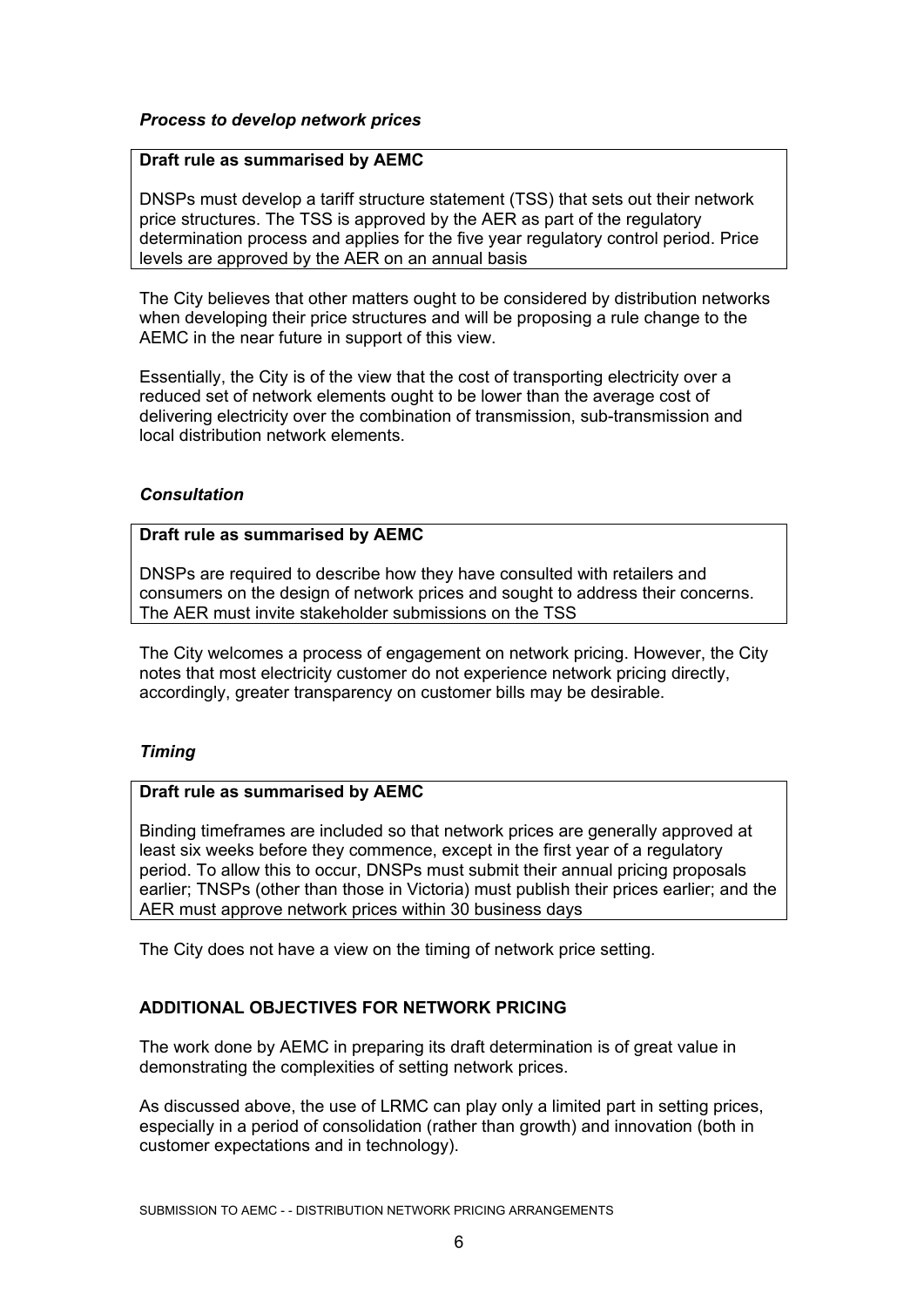Nothing in the introduction of the proposed pricing objective ought to be construed as relieving networks of a responsibility to consider energy efficiency or the proper treatment of embedded generation in their pricing structures.

The City proposes that two additional objectives ought to be added to the pricing principle identified by AEMC i.e. that each network tariff should reflect the efficient costs of providing network services to the consumers assigned to the tariff.

These two additional objectives are as follows:

### *"The setting of network tariffs and charges must take into account the long term interest to the electricity consumer that is served by efficient use of energy both now and into the future."*

The reasoning behind this objective is straightforward and would seem unarguable  $$ using less energy, not more, should be encouraged now and into the future. This is important in terms of the long term interests of consumers of electricity with respect to price, quality, safety, reliability and security of supply.

The implication of this is potentially quite profound – network tariffs (and other pricing elements) ought always to encourage efficient use of energy and of energy infrastructure. As a consequence, networks ought not to be rewarded for building (or replacing) infrastructure and then encouraging greater use of network infrastructure by the way that network tariffs are structured. Rather, networks ought to be rewarded for keeping networks smaller (rather than larger) and more flexible (able to respond to changes in generation technology and type).

### *"The setting of network tariffs and charges must take into account the relative use of system resources in an efficiently designed and managed system."*

Again, the reasoning behind this objective is straightforward and would seem uncontentious – using less system resources ought to be rewarded with a lower applicable tariff. This is important in terms of the long term interests of consumers of electricity with respect to price, quality, safety, reliability and security of supply.

The implication of this objective is also potentially quite profound – instead of offering electricity to customers that is imported to the local loop over vast and complex infrastructures at the same cost as electricity generated (or sourced) from across the road or even in the same building, recognition needs to be given to the lower cost to networks of locally generated and used electricity.

Increasing demand-side participation was an important recommendation from the "Power of Choice" review.

A standardised, cost reflective framework for valuing local exports creates price signals to weight generation towards the times of day and seasons when the network needs it. Developing appropriate local charges and payments will also enable networks to start 'shaping' local energy and the accompanying business models to deliver effective network support.

The more important benefits for networks from enabling local energy is likely to be in the medium to long term, in 'future proofing' their business model.